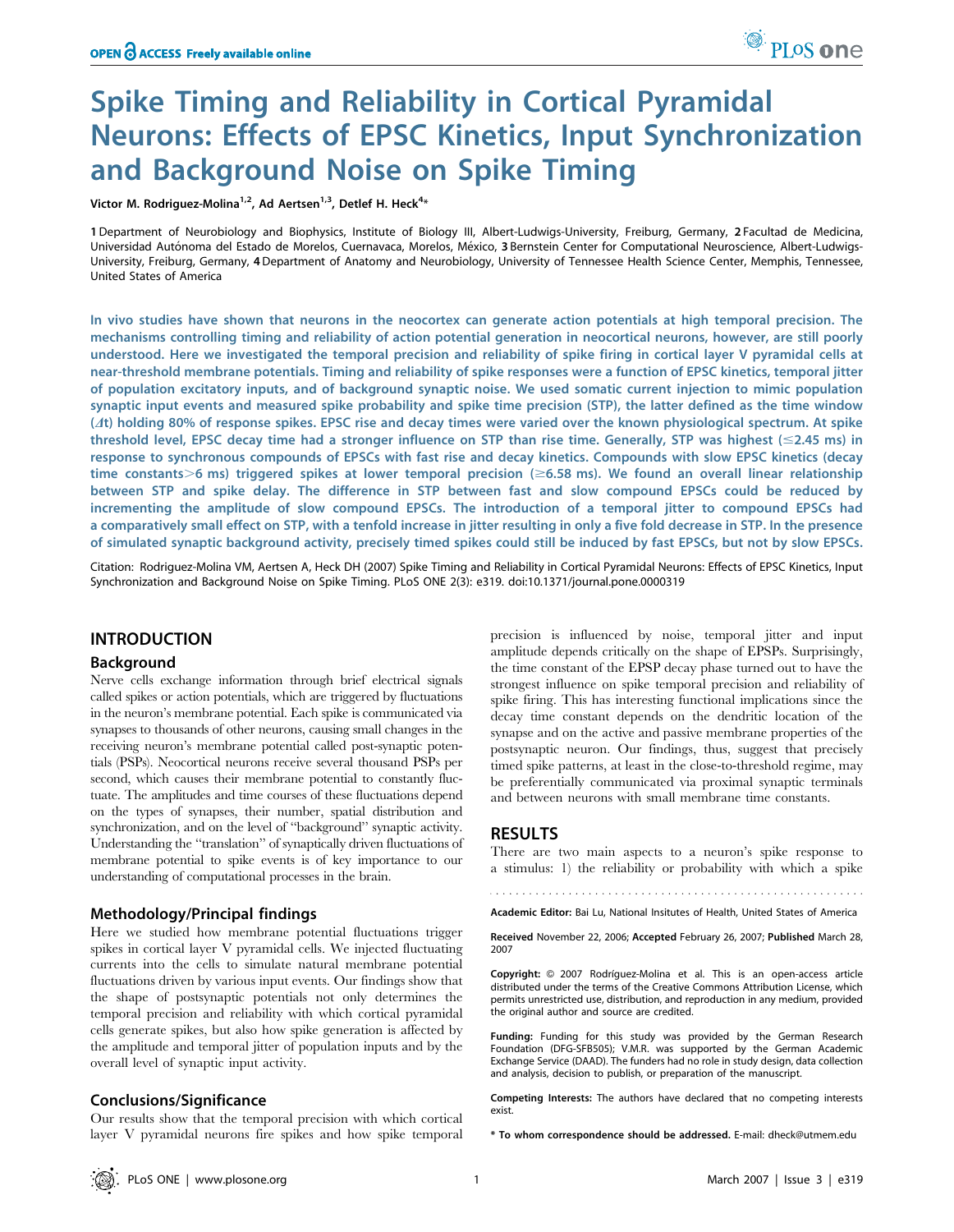response is generated, i.e. the fraction of stimuli triggering a spike when the stimulus is repeated several times, and 2) the temporal precision with which the spike follows the stimulus, i.e. the width of the time window within which spike responses occur. The importance of the timing aspect of spike generation has become obvious since accumulating experimental evidence suggests that spike time precision may be an important parameter in the processing of information in cortical networks [1–3]. The precise timing of spikes depends partly on the time course of the membrane potential fluctuations [4]. Such fluctuations reflect, in part, the ongoing activity from the network impinging on the neuron [5] and the resulting activation of the underlying excitatory postsynaptic currents (EPSCs) and their kinetics. Several mechanisms, such as passive and active dendritic properties [6–13], spatial as well as temporal summation [14–17], and synaptic plasticity [18] affect the time course of the membrane potential fluctuations that ultimately reach the soma. Moreover, changes in ongoing network activity affect neuronal membrane resistance and time constant through synaptic conductances, and hence, also control the shape of excitatory postsynaptic potentials (EPSPs) [19–22].

The relationship between EPSPs or EPSCs shape and the timing of evoked spikes have been described in previous works [23–27]. These authors report two main findings: First, the smaller the half width (HW) of EPSPs, the higher the temporal precision of the spike response. Second, the larger the amplitude of an excitatory membrane potential trajectory, the higher the temporal precision of the evoked spike response.

Here, we investigated in detail how spike time precision depends on the time course of the somatic membrane potential changes induced by simulated EPSCs. We independently varied the time constants of the EPSC's rise and decay to study the role each of these play in controlling the precision and reliability of response spikes. Our baseline measurements were all taken at threshold level. We then explored in detail how changes in EPSC amplitude, number of EPSCs in an input volley, degree of synchronization of inputs, and the presence of noise affects STP. We injected currents that simulated the physiological time courses of EPSCs [27–31]. All experiments were performed in neocortical layer V pyramidal neurons in vitro in whole cell patch configuration.

Several studies suggested that the high variability of spike firing in vivo is due to the variability in the activation of postsynaptic terminals during synaptic transmission [4,20,32–34]. Other studies have pointed to ''intrinsic noise'' sources (ion channels stochasticity) as a cause for spike timing variability [34–41]. We investigated how fluctuating currents mimicking stochastic background synaptic inputs influence STP. Fluctuating currents were added to the input signal either during or just prior to EPSC stimulation (then ending with EPSP onset). Comparing the two protocols allowed us to discriminate between effects of membrane potential noise riding on top of the EPSP and the effects of having ion channels in different states of activation at the time of input arrival. The influence of the two different sources of background noise is discussed in detail. Overall, our findings suggest that spike time precision at threshold level is most sensitive to the EPSC decay time.

## EPSC decay time influences spike time precision

To evaluate the role of EPSC rise and decay times in spike time precision (STP) at spike threshold level, we repeatedly injected synchronized volleys of 100 simulated EPSCs into the soma of layer V neocortical pyramidal neurons *in vitro* to elicit spike responses (Figure1 A,C). We compared the spike responses elicited by compound EPSCs with constant rise time (0.1 ms) and variable decay times or, alternatively, variable rise times and constant decay time (6 or 50 ms) (Figure  $1A, D, E$ ). The injection of the



Figure 1. Generation of different EPSC shapes by independently varying rise and decay times and measurement of spike time precision. A, Time varying currents, produced by a beta-function mimicking EPSCs with constant rise time (0.1 ms) and variable decay times (upper left) or constant decay times (lower left: 6 ms, lower right: 50 ms) and variable rise times. B, Raster and peri-stimulus time histogram (PSTH, bin width = 1 ms) depicting spike responses to 300 presentations of an identical compound EPSC stimulus aligned on EPSC onset. Raster points represent the occurrence of action potentials. STP defined as the central 80% area of the PSTH (white region). C, Example raw data traces (12 traces superimposed) of spike responses elicited to the stimulation with different compound EPSCs: Left to right  $\tau_{\text{rise}}/\tau_{\text{decay}}$  0.1/1, 0.3/3, 5/50 ms.  $D<sub>i</sub>E$ , Mean STP as a function of EPSC decay and rise time (mean  $\pm$  s.e.m;  $n = 10$  cells). D, STP as a function of EPSC decay time constant showed two levels of precision: high STP for  $\tau_{decay}$  values  $\leq$ 6 ms and low STP for  $\tau$ decay $\geq$ 6 ms. E, EPSC rise time had no significant effect on STP in combinations with the two different decay times (6 and 50 ms, open and solid symbols) shown.

doi:10.1371/journal.pone.0000319.g001

compound EPSCs was made from an average resting potential of  $-65\pm0.37$  mV (mean $\pm$ s.e.m.), the mean voltage depolarization averaged over all suprathreshold compound EPSCs kinetics was  $25.2\pm0.79$  mV (mean $\pm$ s.e.m.) (Figure 1C). Similar compound amplitudes have been observed in intracellular recordings in vivo [4].

The spike time precision, defined as the width of the centered time window that held 80% of all response spikes (Figure 1 B) [42], was measured off line (cf. Methods). Compounds of EPSCs with decay time constant smaller than 6 ms (which in the following are termed ''fast EPSCs'') induced responses with a high STP  $(\leq 2.45 \text{ ms}; n = 10)$ , while larger EPSCs decay times (termed "slow EPSCs'') produced temporally less precise responses ( $\Delta t \ge 6.58$  ms;  $n = 10$ ). There was a sharp transition in STP between EPSCs with decay times of 4 and 8 ms, suggesting that STP was a sigmoidal function of EPSC decay time, with a steep rise between 4 and 8 ms (Figure 1D). This sharp transition in STP separates EPSCs into two classes: those with decay times shorter than  $\sim$ 6 ms elicit spikes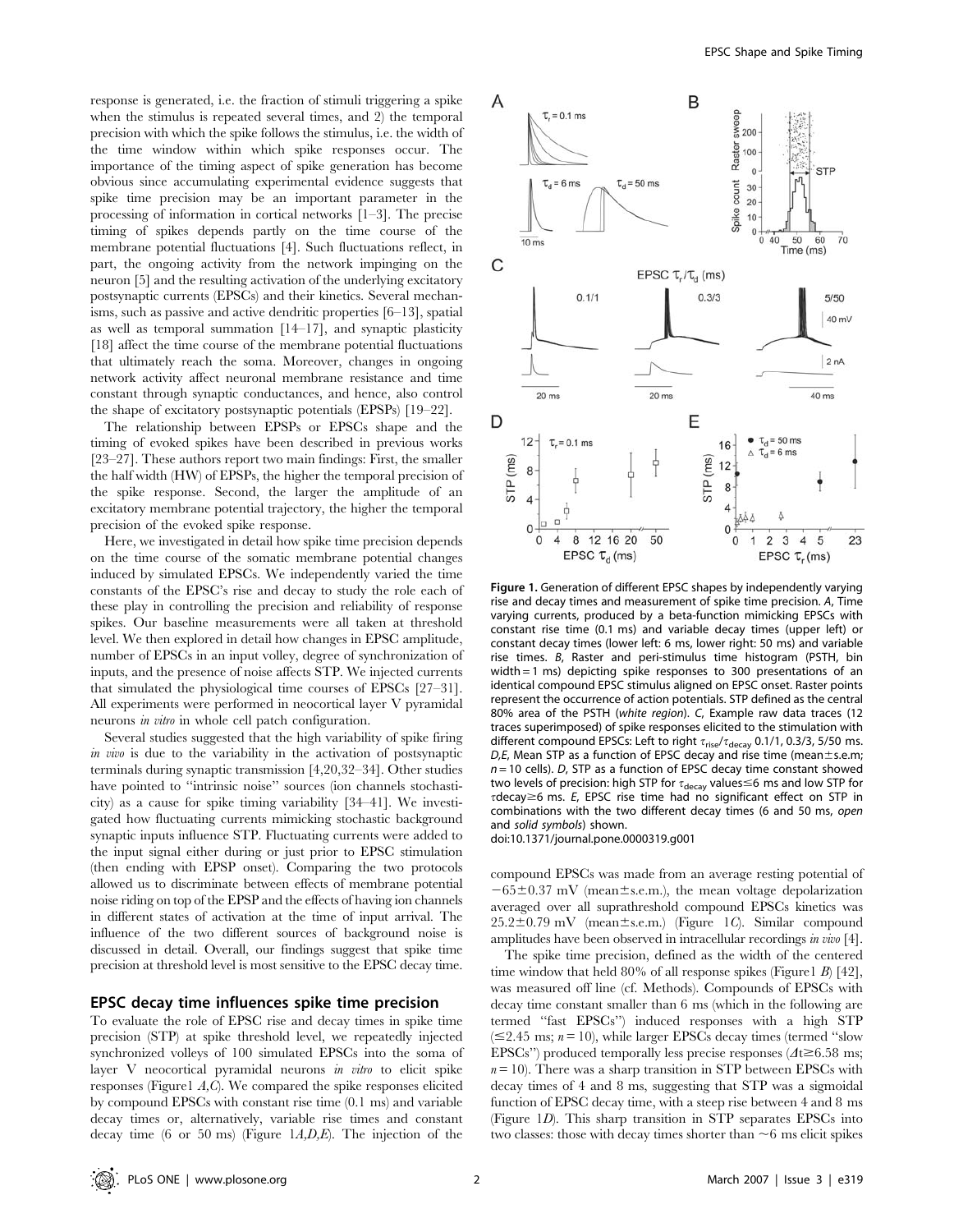at high temporal precision, whereas those with decay times longer than  $\sim$ 6 ms elicit spikes only at low temporal precision. Why the STP – decay time function is this steep and why at this particular point remains do be determined. The fact that these measurements were made at threshold level certainly plays a role, as we will later see that EPSCs with long decay times do yield precise spike timing when their amplitude is increased to above threshold level. Surprisingly, changing the EPSC rise time within a physiological range while keeping the decay time constant had only very little effect on STP compared to the effects of changes in decay time while keeping the rise time constant. Even when the rise time exceeded the average membrane time constant (mean = 12.9 ms, s.e.m. = 0.08 ms), no significant changes in STP were observed (Figure  $1E$ ). These results suggest that the two levels of spike time precision documented in figure  $1E$  are a consequence of the associated EPSC decay phase, see Figure 1D.

We measured spike responses to a variety of physiological EPSC shapes with values of rise and decay times reported in the literature (Figure 2A,B). Compounds of EPSCs with  $\tau_{\text{rise}}/\tau_{\text{decay}}$  of 0.1/1, 0.3/3 and 0.6/6 ms induced rapid transitions of the somatic membrane potential, and were associated with temporally precise spike responses with  $\Delta t < 2.45$  ms (mean = 1.35 ms, s.e.m. = 0.30 ms). By contrast, EPSCs with  $\tau_{\text{rise}}/\tau_{\text{decay}}$  of 0.1/8, 0.1/20, 5/50, 23/50, 5/83, 5/200 and 50/250 ms resulted in corre-



Figure 2. Physiological EPSCs induce spike responses with a temporal precision that is mostly determined by EPSC decay time. A, Action potentials induced by the repeated somatic injection of physiological compound EPSCs. Each plot shows 12 traces of raw data superimposed. The left column shows spike responses to compound EPSCs with fast kinetics ( $\tau_{\text{rise}}/\tau_{\text{decay}}$  0.1/1, 0.3/3 and 0.1/8 ms). The right column shows responses to compound EPSCs with slow kinetics ( $\tau_{\text{rise}}/\tau_{\text{decay}}$  5/50, 5/80 and 5/200 ms). B, Mean STP is plotted as a function of EPSC rise time. Note that the same rise time could be combined with up to three different decay times to produce different EPSC shapes. C, STP plotted as a function of EPSC decay time constant. Same data as shown in B. D, STP plotted as a function of EPSC width at half amplitude. Same data as shown in B.

doi:10.1371/journal.pone.0000319.g002

spondingly slower changes in membrane potential and elicited temporally less precise spike responses with a average STP of  $\Delta t = 7.65$  ms, s.e.m. = 0.37 ms (Figure 2A). We found only a weak correlation between STP and rise time. On the other hand, the strong correlation between STP and both decay time and half width suggests that details of the decay phase may be less relevant and that the main effect can be explained by the time span the membrane potential spends close to spike threshold. This time span is directly proportional to the EPSC width at half amplitude, which is almost entirely determined by the decay time constant as demonstrated by the fact that STP vs. decay time and STP vs. half width are almost identical functions (Figure 2C, D). As described in detail below, EPSC decay time was also strongly correlated with the spike delay after EPSC onset: EPSCs with short decay times triggered spikes at a short delay and vice versa.

# Influence of compound EPSC amplitude on spike time precision

To explore the influence of suprathreshold compound EPSC amplitude (which reflects the number of contributing synaptic inputs) on STP, we investigated how STP changed with increasing amplitude for EPSCs with a given kinetics (Figure 3A, B). The compound EPSC amplitude had a pronounced effect on STP. As previously described, slow compound EPSCs  $(\tau_{\text{rise}}/\tau_{\text{decay}} 5/50 \text{ ms})$ induced spikes with low temporal precision at threshold amplitude. However, after increasing the compound EPSC amplitude by 60% above the threshold level, slow EPSCs elicited precise spike responses, with a STP of  $\leq$ 2.57 ms (Figure 3C), comparable to what fast EPSCs produced at the threshold level. Changing the compound EPSC amplitude of fast EPSCs  $(\tau_{\text{rise}}/\tau_{\text{decay}})$  0.1/1 ms) had a much stronger effect on STP than amplitude changes for slow EPSCs: to increment STP by 50%, the fast compound EPSC amplitude had to be increased by only 5%, but the slow compound EPSC by as much as 40%. This suggests that, given the proper amplitude, both fast and slow compound EPSCs can produce temporally precise spike responses, but responses to fast EPSCs are much more sensitive to changes in EPSC amplitude, e.g. due to plastic changes in synaptic strength. As a general rule, increasing the compound EPSC amplitude increased spike temporal precision. As a consequence, slow EPSC compounds which only achieved poor STP at threshold amplitudes elicited precisely timed spikes when amplitudes were increased above threshold level.

To determine the relationship between the different compound EPSCs amplitudes and their kinetics in more detail, we examined the relationship between compound EPSC peak currents and charge at spike threshold amplitude for different compound EPSC kinetics. The average current amplitude of compound EPSCs necessary to trigger a spike at threshold level was maximal (mean = 3.3, s.e.m. = 0.04 nA;  $n = 10$ ) for EPSCs with fast kinetics  $(\tau_{\text{rise}}/\tau_{\text{decay}})$  0.1/1 ms), and gradually decreased when the EPSCs became slower (Figure 3E). This suggests that the charge delivered by a compound EPSC might be an important parameter in the spike generation process. However, calculating the charge delivered for each compound EPSC at spike threshold showed that the slow compound EPSC  $(\tau_{\text{rise}}/\tau_{\text{decay}})$  5/50 ms) contained the highest charge (total: mean = 23.38, s.e.m. = 0.27 nC; at threshold: mean = 10.045, s.e.m. = 0.06 nC), and that charge was gradually reduced for faster compounds (Figure 3F). Hence, spike threshold could not be defined by charge or amplitude alone, but was clearly a function of EPSC shape, particularly of EPSC decay time. EPSC charge and amplitude at threshold level were a function of EPSC shape, with fast EPSCs triggering spikes at high current amplitudes but little charge, and slow EPSCs triggering spikes at low current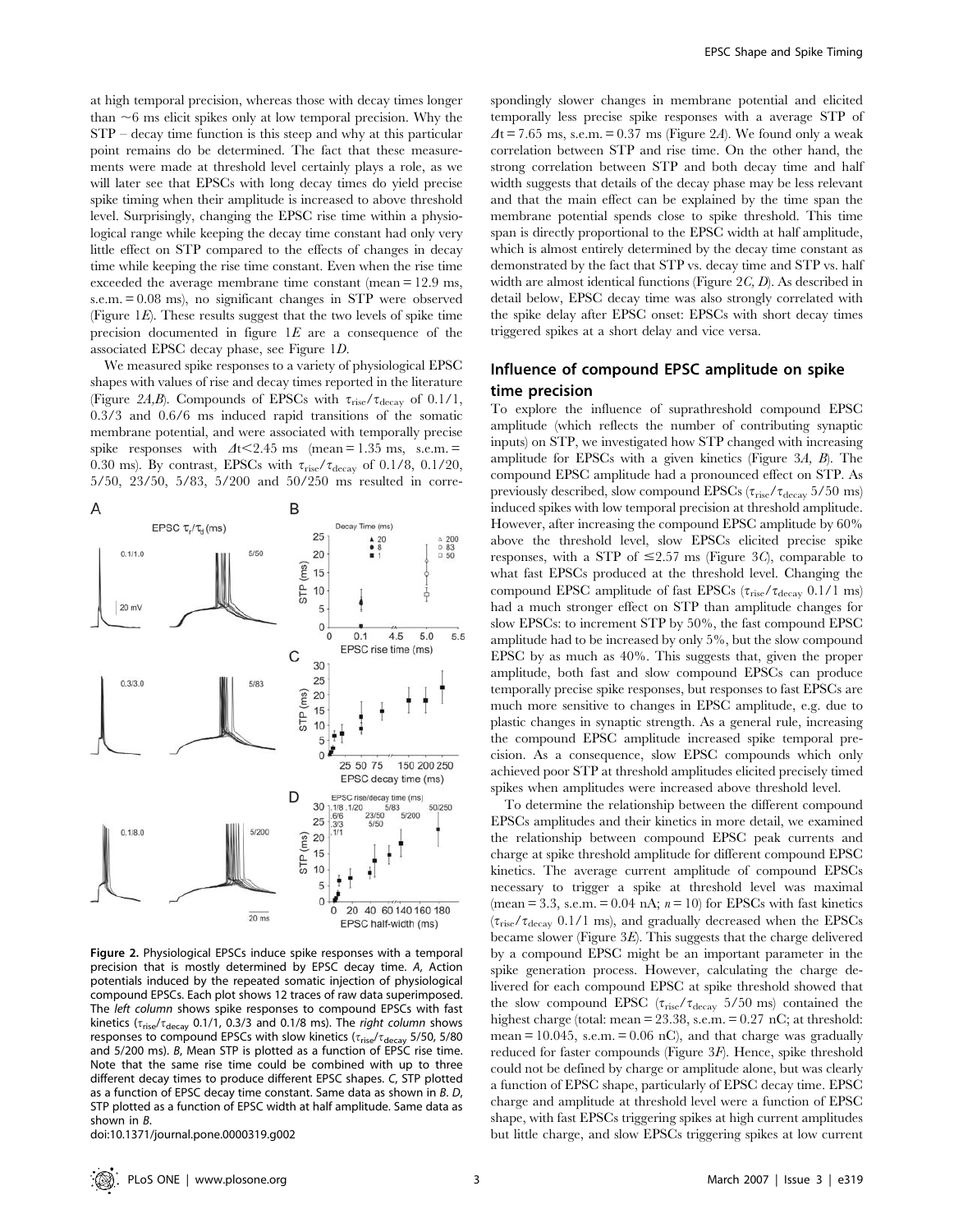

Figure 3. Increasing compound EPSC amplitude increases STP. For both fast and slow compound EPSCs increasing the amplitude improved STP. However, slow compounds required an  $\sim$ 40% increase in amplitude to improve STP by 50%, whereas only  $\sim$ 5% amplitude increase was required to achieve the same improvement with fast compound EPSCs. A,B, Action potential responses induced by compound EPSCs at threshold (blue) and suprathreshold (red) level. For each case in A,B, 10 raw data traces are shown superimposed. A, Action potentials induced by a compound EPSC of  $\tau_{\text{rise}}/\tau_{\text{decay}}$  0.3/3 ms. Red traces are responses to stimuli with a 5% current increment above threshold level; inset shows a zoom of the tip of the trace. *B*, Spike responses induced by a compound EPSC of  $\tau_{\sf rise}/\tau_{\sf decay}$  5/50 ms. Red traces were induced by 60% current increment stimulation over the threshold level. C, STP as a function of two compound EPSCs before and after increasing the compound amplitude above the initial threshold value. Each connected pair of triangles represents one cell. D, The percentage of improvement of STP was linearly related to the degree of EPSC amplitude increment, independently of EPSC shape (r = .68, p = .001). Measurements were made with EPSCs of  $\tau_{\text{rise}}/\tau_{\text{decay}}$  0.3/3, 0.6/6 5/50, 5/83, 5/200 ms. E, The current peak amplitude at spike threshold for EPSCs with different kinetics. F, The total charge (open bars) and charge at spike threshold (filled bars) for EPSCs with different kinetics. High peak currents for fast EPSPs are partially due to the charging of the membrane capacitance. Charge was measured as the integral of the compound EPSC area (mean $\pm$ s.e.m.; n = 10 cells). doi:10.1371/journal.pone.0000319.g003

amplitudes but high charge values. The high peak currents required for fast EPSCs to trigger spikes most likely reflect the current required to rapidly charge the membrane capacitance.

# The effect of temporal jitter in compound EPSCs on **STP**

To estimate the effect of input synchronization on STP, we varied the compound sigma in the EPSC volleys while keeping the number or EPSCs and thereby also the total charge per compound constant (Figure 4; cf. Methods). Due to the linear summation of EPSCs, larger values of compound sigma produced a ''bumpy'' compound shape (Figure 4B). STP decreased with increasing compound sigma,

but the difference between spike responses induced by synchronized and unsynchronized compounds with identical EPSC kinetics was not significant (ANOVA:  $p > 0.05$ , Figure 4D). Hence, even with temporal jitter in the compound EPSC, spike time precision was most strongly determined by EPSC shape.

# Differences in STP between responses induced by fast and slow EPSCs compounds are enhanced in the presence of background activity

We investigated the effect of background synaptic noise added to the membrane potential on STP. To address this issue,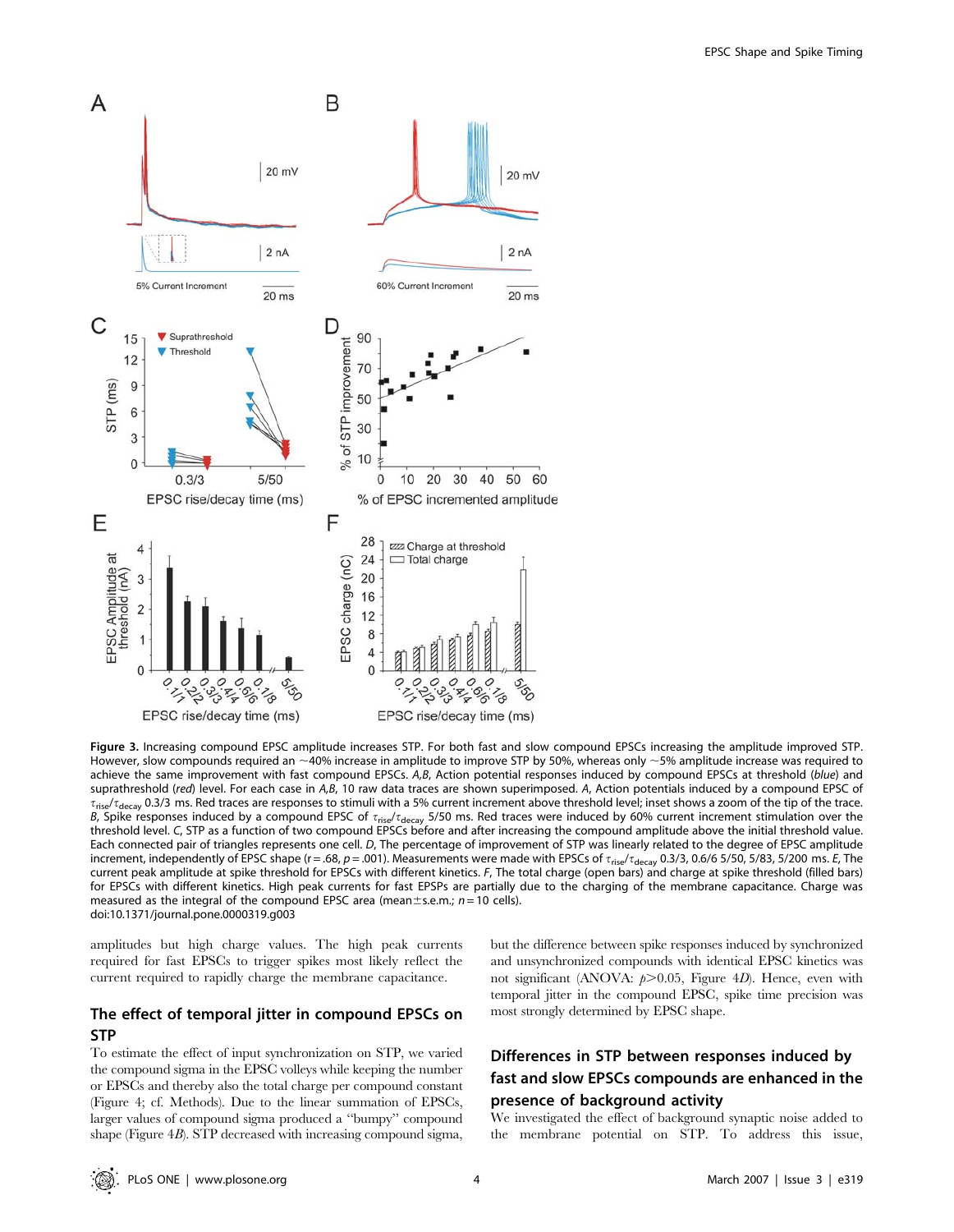

Figure 4. Spike time precision as a function of the temporal jitter of compound EPSCs. A, The diagram depicts the generation of a compound EPSC with a specific standard deviation (compound sigma) of the temporal distribution of EPSCs in the compound EPSC. B, Charge normalized compound EPSCs with different degrees of compound sigma but identical EPSC kinetics. C, Action potential responses induced by EPSCs  $\tau_{\rm rise}/\tau_{\rm decay}$  0.3/3 ms and different values of compound sigma. D, STP decreased with increasing temporal jitter in the compound EPSCs ( $n = 10$ ), but the change was not significant. The two levels of spike precision exhibited by fast (square and triangle) and slow (circles) compounds matched the precision induced by the EPSC decay time shown in Figure 1D. Data were approximated with a linear regression (solid lines), slow compounds (circles) (r = .81, p = .18), fast compounds (squares) (r = .98,  $p = .09$ ) and (triangles) (r = .98,  $p = .12$ ). doi:10.1371/journal.pone.0000319.g004

a fluctuating current mimicking stochastic synaptic input was linearly added to the compound EPSCs (Figure 5A; cf. Methods). The membrane potential fluctuations induced by the noise-current injection was mean  $= 15$ , s.e.m.  $= 0.53$  mV (peak to peak) and did not elicit spikes when presented alone. The role of ''synaptic'' or ''intrinsic'' noise in spike timing was investigated by the injection of a fluctuating current in two different configurations: one during the 200 ms immediately preceding the synchronized compound EPSC onset (pre-noise case) and another, starting 200 ms before and continuing during the presentation of the EPSC (noise case) (Figure 5A). The rationale behind the pre-noise paradigm was to drive the population of voltage dependent ion channels into a more in vivo like distribution of activation states. In a slice preparation, the membrane potential fluctuates very little, presumably leaving all voltage dependent ion channels in a similar state. We found that fluctuating currents, presented before or during the compound EPSC generally reduced spike time precision (Figure 5B). For EPSCs with slow dynamics  $(\tau_{\text{rise}}/\tau_{\text{decay}} 5/50 \text{ and } 5/200 \text{ ms})$ the average STP was reduced by  $82.5 \pm 4.3\%$  in the pre-noise condition and by  $182.7 \pm 8.5\%$  in the noise condition. For fast EPSCs, STP was reduced by  $39.5 \pm 1.7\%$  in the pre-noise condition and by  $127.9 \pm 3.2\%$  in the noise condition. The statistical significance of the STP changes between the groups defined by the two noise conditions and the different EPSC shapes was evaluated using the analysis of variance between groups (ANOVA). A significant difference between no noise and pre-noise conditions was observed for EPSCs with  $\tau_{\text{rise}}/\tau_{\text{decay}} = 0.1/1$  and 5/50  $(p<0.05)$  (Figure 5B). Differences between pre-noise and noise conditions were only significant for EPSCs with  $\tau_{\rm rise}$ /  $\tau_{\text{decay}} = 0.1/1$  ( $p<0.05$ ). A significant difference ( $p<0.05$ ) was observed between the no noise and noise conditions for all EPSC shapes, except for EPSCs with  $\tau_{\rm rise}/\tau_{\rm decay}$  0.1/8 and 1/20.

There was a direct relationship between decreasing STP and increasing delay to spike occurrence (Figure 5C). High STP was associated with short spike delays ( $n = 10$ ;  $r = 0.96$ , open symbols;  $r = 0.98$ , solid symbols). The addition of noise to the compound EPSCs increased the slope of the STP delay function both by shortening the spike delay and by decreasing STP (Figure 5C).

Influence of sub-threshold currents on spike timing To evaluate possible effects of spontaneous presynaptic inputs on STP we blocked excitatory and inhibitory synaptic transmission in a number of control experiments  $(n=5 \text{ cells}; \text{ cf. Methods}).$  We found that STP was not affected by blocking synaptic inputs (data

not shown), which consisted almost exclusively of miniature PSPs.

Spontaneous spiking was rarely observed.

# Reliability of spike generation depends on the degree of synchrony in the EPSC compound and on background network activity

In view of ongoing discussions about the importance of reliability in the propagation of synchronous spike activity for neocortical information processing (e.g. [3]) we investigated the reliability of spike firing as a function of input synchrony. We generated compound EPSCs with increasing degrees of temporal jitter, starting with synchronized compounds with a temporal jitter of 0.1 ms, i.e. 80% of the compound's EPSCs occurred within a time window of 0.1 ms (cf. Methods). To eliminate the effects of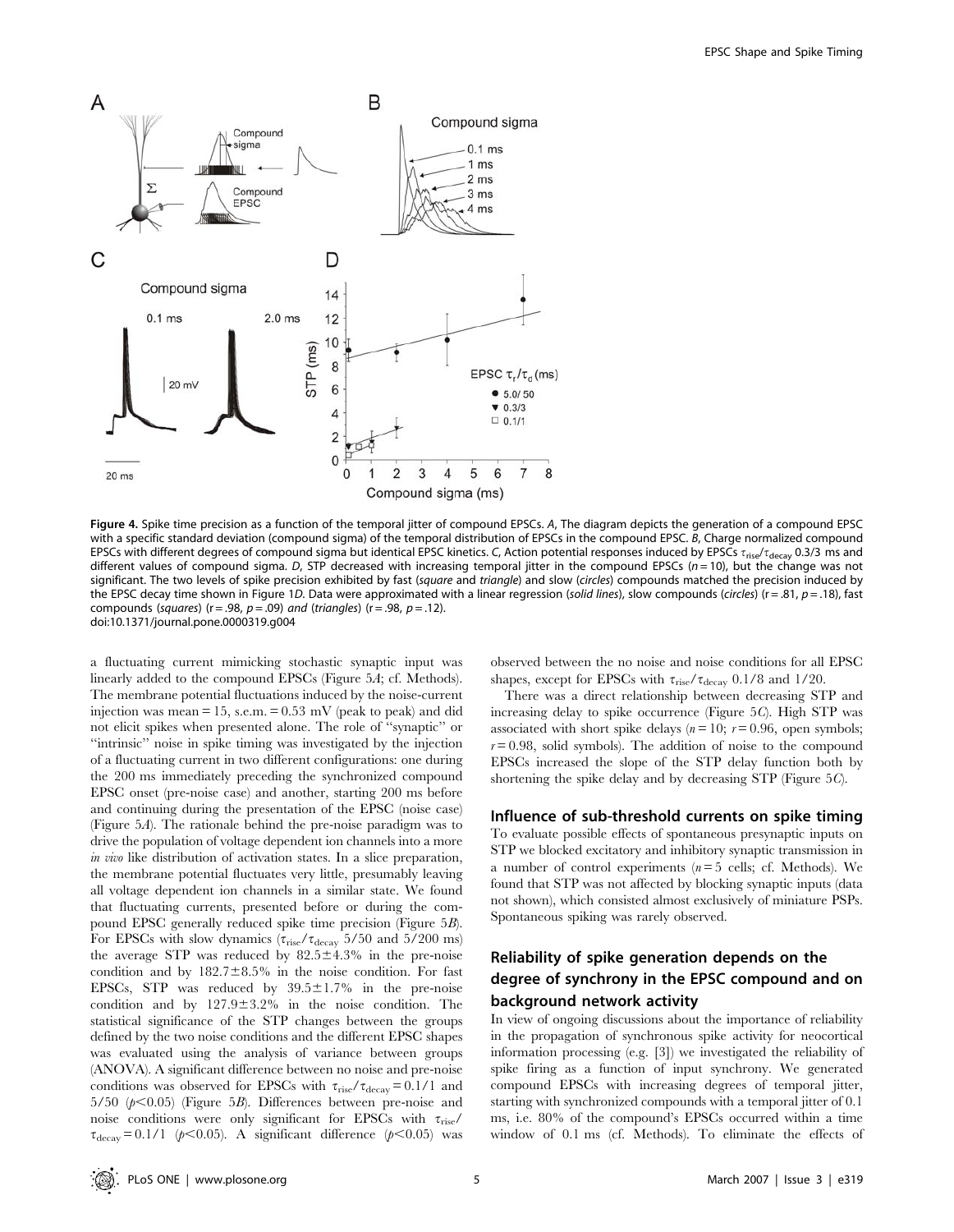

Figure 5. Differences in STP between fast and slow EPSCs increase with added synaptic background noise. A, Synchronized compound EPSC without noise (top), with the presentation of fluctuating currents previous to the compound (middle) and during the compound EPSC (bottom). B, Comparing the effect of noise on STP for different EPSC shapes. Inset shows results for EPSPs 0.1/1 and 0.3/3 drawn on a larger scale. The addition of background noise had similar effects on fast and slow EPSCs, with the exception of EPSPs with  $\tau_{\rm rise}/\tau_{\rm decay}$  0.1/8 ms, which produced similar STPs under all three conditions (ANOVA,  $p > 0.05$ ) and  $\tau_{\text{rise}}/\tau_{\text{decay}}$  1/20 ms, which showed decreased STP under noise conditions ( $p < 0.05$ ), but no difference in STP between the noise and pre-noise condition ( $p > 0.05$ ). For EPSCs with slow dynamics ( $\tau_{\text{rise}}/\tau_{\text{decay}}$  5/50 and 5/200 ms), STP was reduced in the pre-noise condition by 82.5 $\pm$ 4.3% and by 182.7 $\pm$ 8.5% in the noise condition. For fast EPSCs, STP was reduced by 39.5 $\pm$ 1.7% in the pre-noise condition and by  $127.9\pm3.2\%$  in the noise paradigm (ANOVA =  $p$  < 0.05). C, Spike delay relative to stimulus onset and spike time precision were linearly related. The addition of simulated synaptic background noise increased the slope of the STP vs. delay function (linear regression). Same data as in B, each symbol corresponds to the same EPSCs as B. Each connected pair of symbols corresponds to the same compound EPSC value (mean $\pm$ s.e.m.; n = 10 cells). doi:10.1371/journal.pone.0000319.g005

different spike thresholds in different neurons, all measurements started with the presentation of synchronized compounds with the current adjusted to the lowest amplitude at which spikes were elicited with 100% probability. This current was kept constant as the temporal jitter of the compound was successively increased, until spike responses were no longer elicited. As a quantitative measure for the reliability of spike generation (independent of temporal precision), we determined the compound sigma for which the spike response failure exceeded  $90\%$  (sigma<sub>f</sub>) as a function of the EPSC kinetics (Figure 6B).

As a general rule, compound EPSCs with small temporal jitter (i.e. small compound sigma) elicited spikes with a high probability.

Increasing the compound sigma resulted in an increment of the number of spike response failures (Figure 6A). We found a significant difference between fast and slow compound EPSCs in their ability to reliably elicit spikes in the presences of input jitter. Slow compound EPSCs on average tolerated three times higher values of temporal jitter in their constituting input before spike responses began to fail. Spike generation in response to a slow compound EPSC ( $\tau_{\text{rise}}/\tau_{\text{decay}}$  5/50 ms) failed to trigger spikes at sigma<sub>f</sub> =  $9.6\pm0.89$  ms (mean $\pm$ s.e.m.). By contrast, fast compound EPSC inputs  $(\tau_{\text{rise}}/\tau_{\text{decay}} 0.1/1, 0.2/2, 0.3, 3 \text{ and } 0.4/4 \text{ ms})$  failed to elicit spikes already at sigma<sub>f</sub> =  $3.6\pm0.46$  ms (mean $\pm$ s.e.m.;  $n = 10$ ).



Figure 6. Reliability of spike generation as a function of input synchronization and EPSC shape. A, Spike responses to somatic injections of normalized compound EPSCs ( $\tau_{\rm rise}/\tau_{\rm decay}$  0.3/3 ms, top traces;  $\tau_{\rm rise}/\tau_{\rm decay}$  5/50 ms, bottom traces) with different levels of compound sigma. Compound sigma values for which spike responses failed to occur in 90% or more of the cases were termed "sigma<sub>f</sub>" (marked by the asterisks in A). B, Compounds with fast EPSC kinetics failed to elicit spikes when the temporal jitter in the compound exceeded a few milliseconds (sigma $\epsilon \leq 4$  ms, n = 4 cells). Spike responses to a compound EPSC with slow kinetics, on the other hand, were less sensitive to temporal jitter in the compound (sigma $_f$  = 10 $\pm$ 0.82 ms)  $(mean \pm s.e.m.).$ 

doi:10.1371/journal.pone.0000319.g006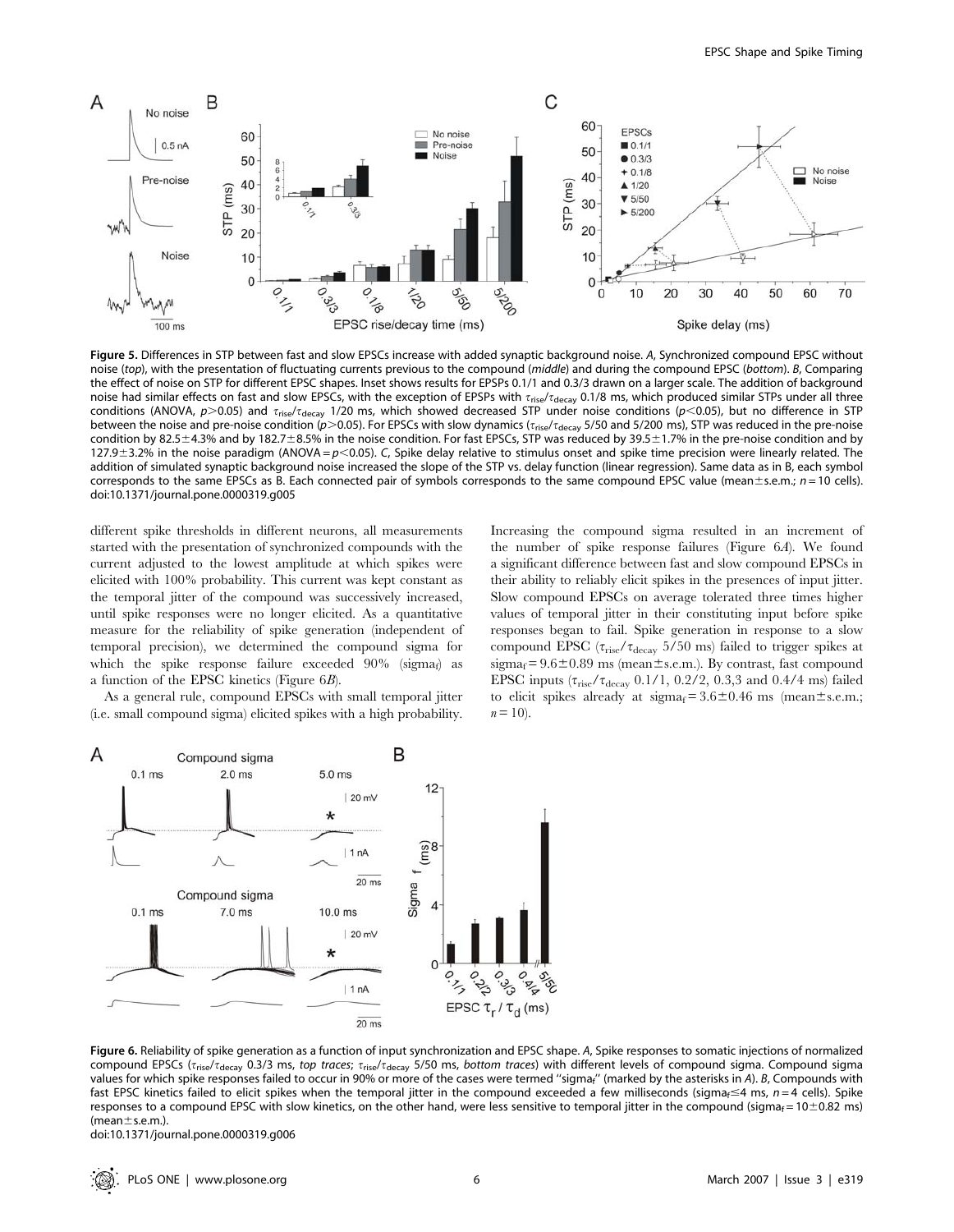Finally, we investigated the effect of synaptic noise on sigma $_f$  for fast and slow compound EPSCs (Figure 7). We found that synaptic noise had no effect on sigma $_f$  for highly synchronized compounds (sigma = 0.1 ms). However, for less well synchronized compounds, the addition of synaptic noise resulted in a significant increase in  $sigma<sub>f</sub>$ , i.e. making the neuron more likely to respond even to poorly synchronized input events. In the example presented in Figure 7, sigma<sub>f</sub> increased from 3 ms to 12 ms for the fast compound EPSC ( $\tau_{\text{rise}}/\tau_{\text{decay}}$  0.3/3 ms; Figure 7A), and from 16 ms to 32 ms for the slow compound EPSC  $(\tau_{\text{rise}}/\tau_{\text{decay}})$  5/ 50 ms; Figure 7B). Also, with added noise, sigma $_f$  changed more gradually with increasing compound sigma compared to the abrupt changes measured with noise free compounds.

## **DISCUSSION**

We have shown that the shape of postsynaptic potentials not only determines the temporal precision and reliability with which cortical pyramidal cells generate response spikes, but also how spike generation is affected by the amplitude and temporal jitter of population inputs and by the overall level of background synaptic activity. The most important shape defining parameter was the time constant of the decay phase. This has interesting functional implications since the decay time constant of EPSPs depends on several parameters: 1) the level of background activity, 2) the dendritic location of the synapses, and 3) the active and passive membrane properties of the postsynaptic neuron. Our findings suggest 1) that high levels of synaptic background activity reduce the postsynaptic impact of poorly synchronized population signals, but permit the propagation of precisely timed, i.e. highly synchronized signals, and 2) that precisely timed spike patterns may be preferentially communicated via proximal synaptic terminals and between neurons with small membrane time constants.

Individual neurons in the neocortex in vivo are constantly bombarded with synaptic inputs from the surrounding network. Understanding the translation of ongoing synaptic inputs to action potential output is essential for the understanding of information processing in the cortex. For simplicity it may be said that the neocortex exhibits two main types of spike response patterns: Besides the typically observed rate changes in response to sensory input or during behavioral tasks, there are now a number of



Figure 7. Reliability of spike responses to unsynchronized compounds is significantly increased by background synaptic noise. A Firing probability in response to a fast compound EPSC plotted versus different compound sigma values with and without background noise. B Firing probability in response to a slow compound EPSC plotted versus different compound sigma values with and without background noise. For both EPSCs tested, the addition of background noise resulted in a significant increase in firing probability for each compound sigma and - particularly for the fast compound EPSC - in a more gradual decline of firing probability with increasing compound sigma. Data shown are averaged across three cells. doi:10.1371/journal.pone.0000319.g007

studies reporting the occurrence of behavior related precisely timed spike activity which can occur independently of rate changes [2,43–45]. A recent in vitro study has shown that precisely timed spike patterns also occur in slice preparations of the neocortex, suggesting that this form of activity may be a fundamental mode of operation of the neocortical network [46]. The time course of membrane potential fluctuations seems to play an important role in controlling the timing of action potential generation. In vitro studies have shown that precisely timed action potential firing in neocortical neurons can be triggered by rapid fluctuations of membrane potential [36,39]. Furthermore, Azouz and Gray [4] have shown that the number of spikes generated in responses to a visual input in vivo scaled with the magnitude of the high frequency components in the sub-threshold membrane potential. Membrane potential fluctuations are a function of synaptic input currents and their time course. Here we investigated spike time precision as a function of EPSC shape, at threshold and suprathreshold amplitude, and of the degree of synchronization of population synaptic inputs. Furthermore, the influence of synaptic background noise and channel noise on spike timing was examined.

We used somatic current injection to induce membrane potential excursions similar to those induced by synaptic inputs reaching the soma. This approach does not allow any conclusions about dendritic processes of synaptic integration preceding the arrival of EPSCs at the soma. However, it does provide information about the somatic mechanisms of spike generation, which was the focus of the present study. An alternative approach to mimicking synaptic inputs would be to use dynamic current clamp, a technique that mimics conductance [47,48] and takes into account that amplitudes of synaptic potentials are a function of the difference between the membrane potential and the reversal potential. This approach would have allowed to estimate the number of PSCs necessary to reach a certain voltage value. Yet another approach would be to actually elicit 'true' PSCs, e.g. by using photodynamic stimulation of selected presynaptic neurons [49]. However, since our measurements were all relative to spike threshold voltage, our conclusions are independent of the actual number of PSCs driving the membrane potential. Furthermore, direct control of EPSC shape was a priority in this study, resulting in the choice of the somatic current injection technique.

#### EPSC shape and amplitude

Our main finding was that spike time precision, at threshold amplitude, strongly depended on the time course of EPSCs. Within the known physiological range of EPSC shapes tested here, the time constant of the rising phase varied between 0.1 and 23 ms, while the time constant of the decaying phase covered three orders of magnitude (1–250 ms). Our results show that primarily the decay time of an EPSP determines the temporal precision of spike responses (Figures 1,2). At threshold levels of depolarization, EPSCs with short decay phase triggered spikes with high temporal precision, whereas EPSCs with a long decay time triggered spikes with poor temporal precision. However, STP in response to slow EPSCs could be improved to almost match fast EPSC performance by increasing the amplitude of the population EPSC (Figures 3C, D). This amplitude increase, however, had to be quite significant (Figure 3D).

The link between decay time constant and spike timing precision seems to be via the time span the membrane potential spends close to or at the spike threshold level. This is the time window during which a spike can occur. This time window is short for fast and long for slow EPSCs. Consistent with this minimal explanation is the fact that the decay time constant and the EPSC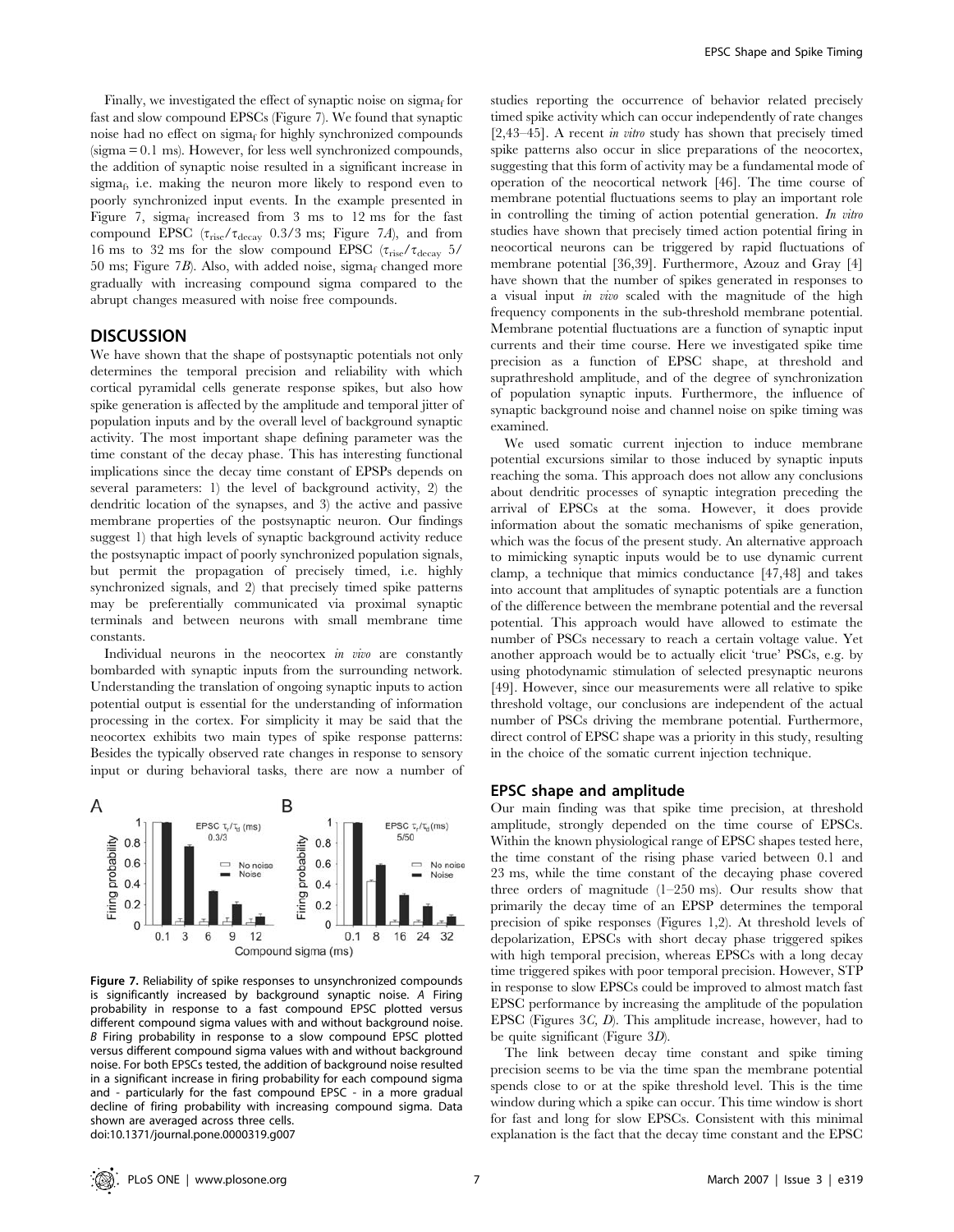half-width describe STP equally well (compare Figures 2C and 2D). The definition of a spike threshold, however, strongly depends on EPSC shape as well. In terms of peak voltage, fast EPSCs had a much higher peak than slow EPSCs (compare e.g. Figures 3A, B, E). By contrast, slow EPSCs required a much higher charge but a lower peak current to trigger a spike (Figures 3E, F). The only way of defining a spike threshold for the purpose of comparing EPSCs is via the probability of eliciting spikes. Our data suggest that at the threshold level, STP in layer V neocortical pyramidal neurons is quite sensitive to the time course of the membrane potential trajectory induced by different EPSC kinetics. However, differences in EPSC shapes matter less with increasing EPSC peak amplitude. At threshold level, however, fast and slow EPSCs have distinct spike triggering features: EPSCs with short decay time are characterized by high EPSC peak amplitudes and low charge, inducing spikes at short delays with high precision and reliability, and with little sensitivity of these parameters to noise. The opposite statement holds for threshold level EPSCs with long decay time.

#### Effects of synaptic background noise

Synaptic transmission in the CNS is noisy, possibly as a result of the random activation of the postsynaptic terminals [4,5,20,32]. This unpredictability of synaptic transmission is believed to induce a high degree of spike response variability [35,40,50–52]. Differences in spike response variability have been identified in simultaneous recordings from three successive stages of the visual system (retinal ganglion cells, thalamic relay cells and layer IV visual cortex, simple cells) [33]. Retinal cells responded in a more reliable way, while cortical cells responded much more variably. These studies suggest that the spike response variability may be the result of accumulated noise occurring at each of a number of stages of synaptic transmission. Our data suggest that intrinsic or channel noise also contributes significantly to spike response variability. The pre-noise presentation (Figure 5A), which has been shown to have a long-lasting effect on ion channel activation states [53,54], resulted in a significantly reduced STP for EPSCs with  $\tau_{\text{rise}}/\tau_{\text{decay}} = 0.1/1$  and 5/50 (Figure 5*B*). Interestingly, this "intrinsic" or channel noise accounted for about half the average reduction in STP observed under the noise condition (compare grey and black bars in Figure 5B). This would imply that the membrane potential time course in the immediate past, i.e. the last 100–200 ms prior to PSC, affects STP just as much as the present event. The homogeneity of ion channel activation states is an often neglected but functionally relevant artifact of the slice preparation, resulting from the lack of network activity and the associated lack of membrane potential fluctuations.

On average, simulated synaptic background noise (''noise condition'') reduced the average STP by a factor of 2 to 3. Although the relative changes were similar for fast and slow EPSCs, in absolute terms the STP in response to fast EPSCs was altered more strongly by the presence of noise. For the fastest EPSCs tested  $(\tau_{\text{rise}}/\tau_{\text{decay}}=0.1/1 \text{ ms})$  there was a significant difference in STP between no noise and pre-noise condition (ANOVA,  $p<0.05$ ). However, even in the presence of noise STP was still $\leq$ 2 ms (Figure 5*B*).

## Synchronization of inputs

Recent studies suggest that a temporal correlation of background synaptic inputs is required to produce the variability in spike firing typically observed in vivo [40,55]. We investigated the effect of temporal jitter in the compound EPSC on the temporal precision of the spike response. Within the time windows tested here (compound sigma from 0.1 to 7 ms for slow and from 0.1 to 2 ms

for fast EPSCs), the average spike time precision was reduced by increasing temporal jitter in the input but, surprisingly, the reduction in STP between sigmas was not significant (ANOVA test,  $p > 0.05$ ), with only one exception. STP was significantly reduced only in comparison between compound sigmas of 0.1 and 7 ms. Overall, although slow EPSCs performed less well in producing spikes with high temporal precision than fast EPSCs did, they triggered spike responses much more reliably than fast EPSPs when inputs were desynchronized (Figure 6). This is consistent with the findings of Grande et al. [56] who showed that spike responses in neocortical pyramidal cells to two simulated input spike trains were more sensitive to the degree of synchronization of inputs when presynaptic spikes were represented by short rather than by long EPSCs.

In conclusion, there seems to be a trade-off between temporal precision and reliability of spike generation. Signal transmission at spike threshold level with fast compound EPSCs results in temporally precise spike responses, but requires well synchronized input activity. By contrast, slow compound EPSCs reliably propagate signals that are less well synchronized but with more variability in spike timing. From this, to appears that fast EPSCs are likely to be the carriers of precisely timed spike patterns observed in neocortical activity [2,43–45], whereas slow EPSCs are responsible for transmission of rate information which does not depend on temporal precision in the millisecond range. This assumption is supported by the findings of Grande et al. [56] who showed that the ability of a pyramidal cell to code input synchrony in its output spike rate is high if inputs are represented by fast EPSCs and low if inputs are represented by slow EPSCs.

It is important to mention in this context that the time course of EPSP decay can be shaped by active dendritic conductances [57] as well as by the level of background activity [20–22,58]. High levels of background activity shorten the EPSP decay time by reducing the cell's input resistance and, hence, time constant. Thus, with high background activity the synaptic integration time window is shortened, leaving desynchronized inputs less effective, whereas highly synchronized inputs remain unaffected. Hence, even during periods of elevated background activity, highly synchronized input will effectively trigger postsynaptic spikes at high temporal precision. This may explain [3] how synchronous spike activity is passed on between large groups of neurons over many synaptic steps in the presence of high levels of background activity to produce the precisely timed spike patterns observed in vivo [2,43–45] and in vitro [46].

Furthermore, inhibition may also play an important role in controlling spike temporal precision [59]. A sequential arrival of an excitatory input volley followed shortly afterwards by an inhibitory input wave would result in an abbreviated EPSP. The proper temporal correlation between excitation and inhibition may, thus, be a means to improve the temporal precision of spike generation in response to slow EPSCs.

Finally, the fact that the decay time constant of EPSPs also depends on the dendritic location of synapses and on the active and passive membrane properties of the postsynaptic neuron has another potentially important functional implication. It suggests that precisely timed spike patterns may be preferentially communicated via proximal synaptic terminals and between neurons with small membrane time constants.

# MATERIAL AND METHODS

#### Experimental procedures

Sagittal neocortical slices  $(300 \mu m)$  thick) were obtained from 23to 28-day-old Sprague-Dawley male rats by using standard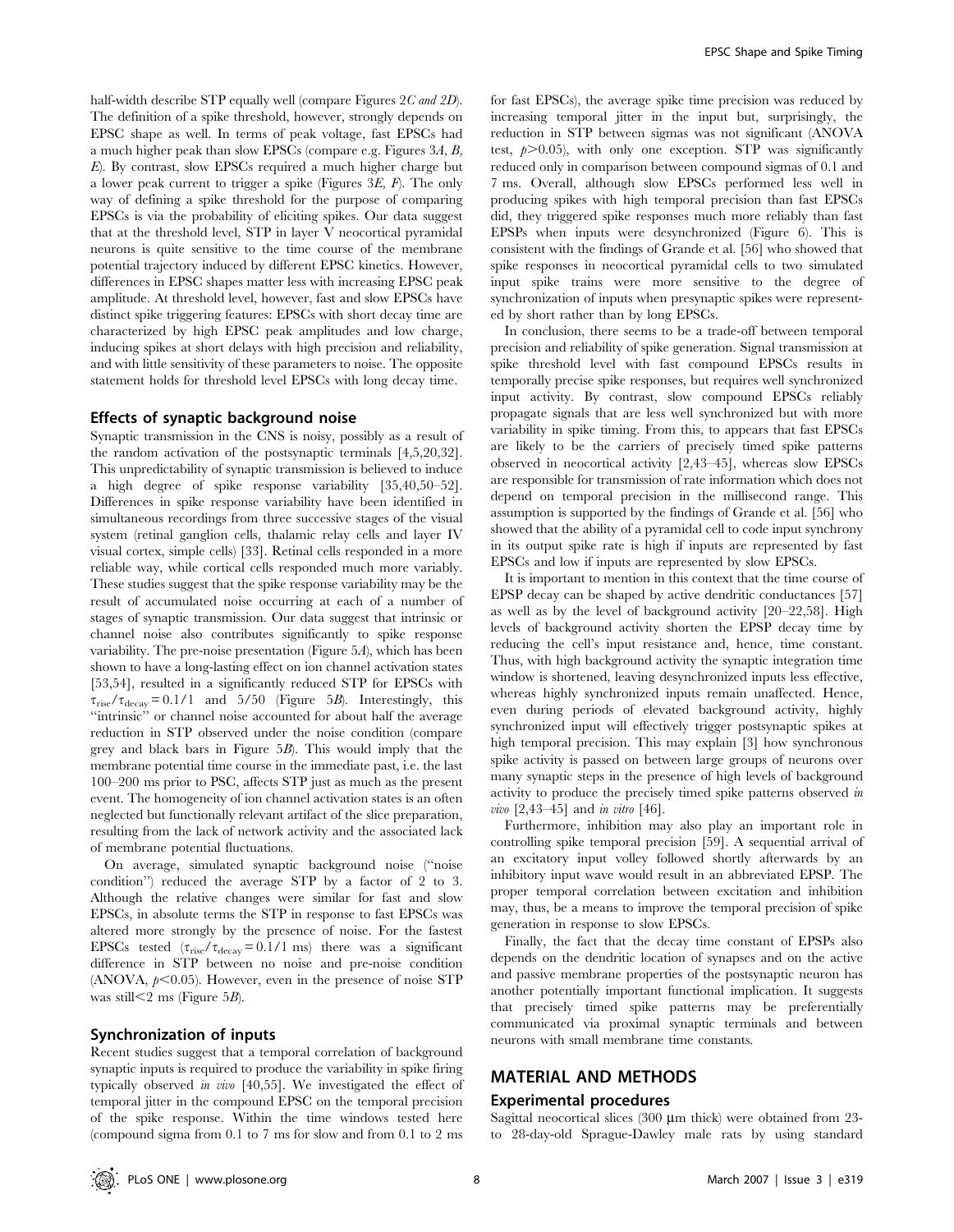procedures. Animal treatment was according to the Freiburg University's and German guidelines on the use of animals in research. After being cut using a vibratome, the slices were incubated at  $33^{\circ}$ C for 1 hr, and then held at room temperature  $(20-22^{\circ}\text{C})$  until being transferred to the recording chamber. All experiments were performed at  $35^{\circ}$ C. Different bath solutions were used for the dissection, the incubation and the recording. The extracellular solution during the dissection contained 217 mM Sucrose, 2.5 mM KCl, 1.25 mM NaH<sub>2</sub>PO<sub>4</sub>, 7 mM  $MgCl<sub>2</sub>$ , 0.5 mM CaCl<sub>2</sub>, 25 mM NaHCO<sub>3</sub> and 10 mM glucose, pH 7.4. For the incubation solution, the Sucrose was substituted by 125 mM NaCl, and Glucose was raised to 25 mM. For the recording solution we increased the CaCl<sub>2</sub> to 2 mM from the incubation solution and reduced the  $MgCl<sub>2</sub>$  to 1 mM. All solutions were saturated with  $95\%$  O<sub>2</sub> and  $5\%$  CO<sub>2</sub>. Somatic whole-cell recordings from layer V pyramidal neurons were performed under visual control using infrared differential interference contrast (IR-DIC) optics. Cells were stained with 0.1% biocytin and their pyramidal shape and location in layer V were verified anatomically. Passive cell characteristics were determined by measuring the input resistance and membrane time constant.

Patch pipettes (5–8  $\text{M}\Omega$ ) were filled with a solution containing 140 mM K-gluconate, 10 mM HEPES, 2 mM  $MgCl<sub>2</sub>$ , 2 mM NaATP, 10 mM EGTA, and 0.1% biocytin, (pH 7.3, adjusted with KOH). The liquid junction potential error was not corrected. Recordings were made in a current-clamp mode using an Axoclamp 2B amplifier (Axon Instruments, Foster City, CA). The voltage and current outputs were low pass filtered at 10 kHz and sampled at 20 kHz using a CED 1401 (Cambridge Electronic Design, UK). Control recordings were made in the presence of 10 μM CNQX (an AMPA/kainate-receptor antagonist). 100 μM APV (a NMDA-receptor antagonist) and  $10 \mu M$  bicuculline methiodide (a  $GABA_A$ -receptor antagonist) to block synaptic transmission and to exclude the influence of presynaptic inputs on our measurements.

#### Compound EPSCs

Simulated EPSC time courses were computed using the betafunction:

$$
(I(t) = \lambda \left[ exp(-t/\tau_{decay}) - exp(-t/\tau_{rise}) \right])
$$

where  $\lambda$  is the single EPSC amplitude, t is time, and  $\tau_{\text{rise}}$  and  $\tau_{\text{decay}}$ are the rise and decay time constants of the EPSC, respectively. The beta-function allowed the independent control of the rise and decay time constants of the simulated EPSCs. Compound EPSCs were generated by linear summation of 100 single EPSCs that were temporally distributed around a mean arrival time according to a Gaussian distribution. Standard deviation of the Gaussian, i.e. the temporal jitter of EPSCs arrival times in a compound, was systematically varied and termed ''compound sigma''. Each compound EPSC consisted of mixtures of only one type or shape of EPSC.

The spike responses were evaluated by the repeated injection of the same compound EPSC for at least 500 times, with an interstimulus interval of 1 second. To make sure that the large number of repeated stimuli did not change the response properties of the cell, we compared STP values measured at the beginning and at the end of the set of 500 stimuli and monitored the cell's input resistance using hyperpolarizing currents injected after each  $20<sup>th</sup>$ stimulus. Also no prolonged spiking activity or burst firing were elicited by the repetitive compound EPSC injection. Cells which showed changes of input resistance, drifts in membrane potential or changes in spike response were excluded from the analysis.

#### Synaptic background noise

In some experiments, ''synaptic noise'' was added to the current stimulus to mimic the voltage effects of ongoing background activity in vivo. Fluctuating currents were generated assuming inputs from independent groups of excitatory and inhibitory cells [40]. The total noise input to the cells was produced by adding two independent realizations of a Poisson process, convolved with either an EPSC or an IPSC (shot noise). The rates of the Poisson processes were 2 kHz for the excitatory and 1 kHz for the inhibitory input, reflecting the fact that excitatory neurons are at least twice as numerous as inhibitory neurons. Individual excitatory inputs were represented by a fast EPSC (0.3 ms  $\tau_{\text{rise}}$ and 3 ms  $\tau_{\text{decay}}$ ). The inhibitory PSCs delivered twice the charge of EPSCs with a 0.1 ms IPSC rise time and 6 ms decay time, keeping the mean injected current at 0 nA. Hence, noise injection did not contribute a DC component to the membrane potential. Compound EPSCs were linearly added to the background noise current that varied from trial to trial. Two different experimental paradigms were designed to investigate the role of background noise and cell memory in spike time precision. In the first paradigm, the injection of the synaptic noise started 200 ms before compound EPSC onset and continued for 700 ms, hence overlapping with the compound EPSC (noise paradigm). Summation of the compound EPSC and noise was linear. In the second paradigm, the noise was injected only during 200 ms prior to compound EPSC onset and stopped 0.1 ms before the EPSC onset (pre-noise paradigm). The number of stimulus repetitions and the inter-stimulus interval were as described before.

#### Calibration

To compare spike responses across different neurons, all stimulus currents were adapted to each individual neuron by use of a standard calibration stimulus to define each neuron's spike threshold. This standard or calibration stimulus was a compound EPSC consisting of 100 single EPSCs with a Gaussian temporal jitter with a compound sigma of 0.1 ms. The calibration procedure (described in detail below) was of key importance for this study to allow comparison of close-to-threshold responses across a large number of pyramidal cells as different pyramidal cells had different spike thresholds. As a consequence, threshold EPSC amplitudes varied from neuron to neuron. Using fixed amplitude EPSCs would therefore not have provided meaningful results. Furthermore, because of the dependence of the spike threshold on the temporal derivative of the membrane potential, each EPSC shape had different threshold amplitude. High or low current amplitudes were required to trigger spikes with fast or slow EPSCs, respectively. The calibration stimulus was a compound EPSC consisting of 100 single EPSCs with a Gaussian temporal jitter with a compound sigma of 0.1 ms (which will be referred to as "synchronized"; EPSCs with a Gaussian temporal jitter larger than 0.1 ms which will be referred to as ''unsynchronized''). The amplitude of this compound EPSC was manually increased up to the minimal value where spikes were elicited with a firing probability of 1 in at least 100 successive trials. This calibration protocol was applied for every cell and for every EPSC shape tested, as well as in the experiments using unsynchronized EPSCs and noise. When compound EPSCs with different jitter values were compared, calibration was performed using the corresponding synchronized compound EPSC. For the experiments with noise-current injection, the calibration was performed with the corresponding synchronized compound EPSC without noise. Importantly, different EPSC shapes or kinetics required different current amplitudes to reach the calibration spike threshold. As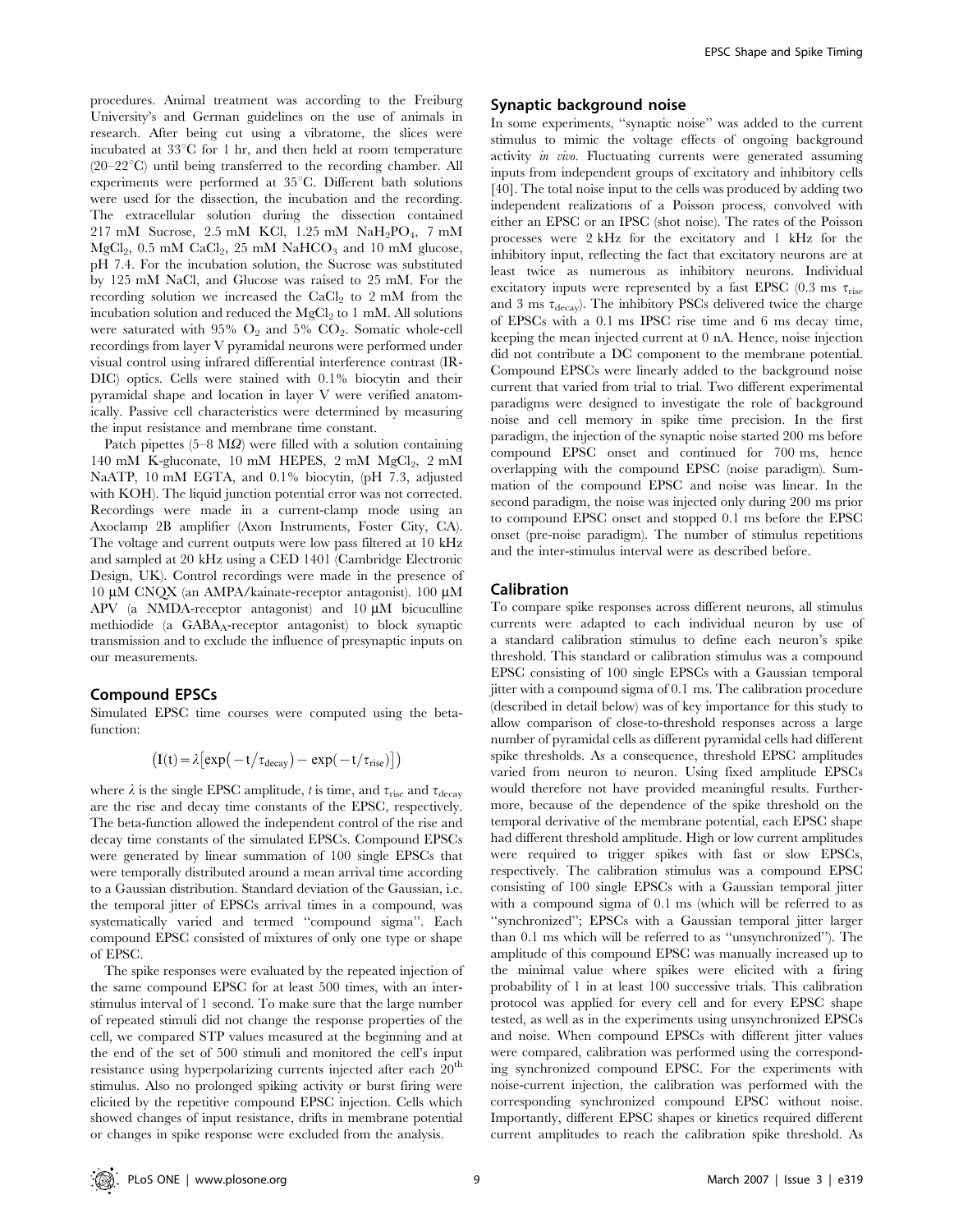a consequence, EPSC shapes could not be compared independent of current amplitude. Figure  $3E$  shows how, at the calibration threshold level, EPSC amplitude varied as a function of EPSC kinetics.

# ACKNOWLEDGMENTS

We thank Drs. Alexandre Kuhn and Masayoshi Kubo for providing part of the software and for helpful discussions, Drs. Clemens Boucsein and Robert Foehring for comments on the earlier version of this manuscript. We thank Florence Dancoisne for her assistance in preparing the

# **REFERENCES**

- 1. Abeles M (1982) Role of the cortical neuron: integrator or coincidence detector? Isr J Med Sci 18: 83–92.
- 2. Riehle A, Grün S, Diesmann M, Aertsen A (1997) Spike synchronization and rate modulation differentially involved in motor cortical function. Science 278: 1950–1953.
- 3. Diesmann M, Gewaltig MO, Aertsen A (1999) Stable propagation of synchronous spiking in cortical neural networks. Nature 402: 529–533.
- 4. Azouz R, Gray CM (1999) Cellular mechanisms contributing to response variability of cortical neurons in vivo. J Neurosci 15: 2209–2223.
- 5. Arieli A, Sterkin A, Grinvald A, Aertsen A (1996) Dynamics of ongoing activity: Explanation of the large variability in evoked cortical responses. Science 273: 1868–1871.
- 6. Jack JJ, Redman SJ (1971) The propagation of transient potentials in some linear cable structures. J Physiol (Lond) 215: 283–320.
- 7. Nicoll A, Larkman A, Blakemore C (1993) Modulation of EPSP shape and efficacy by intrinsic membrane conductances in rat neocortical pyramidal neurons in vitro. J Physiol (Lond) 468: 693–710.
- 8. Stuart G, Sakmann B (1995) Amplification of EPSPs by axosomatic sodium channels in neocortical pyramidal neurons. Neuron 15: 1065–1076.
- 9. Lipowsky R, Gillessen T, Alzheimer C (1996) Dendritic Na<sup>+</sup> channels amplify EPSPs in hippocampal CA1 pyramidal cells. J Neurophysiol 76: 2181–2191.
- 10. Stuart G, Spruston N (1998) Determinants of voltage attenuation in neocortical pyramidal neuron dendrites. J Neuroscience 18: 3501–3510.
- 11. Magee JC, Cook EP (2000) Somatic EPSP amplitude is independent of synapse location in hippocampal pyramidal neurons. Nature Neurosci 3: 895–903.
- 12. Berger T, Larkum ME, Lüscher HR (2001) High  $I<sub>h</sub>$  channel density in the distal apical dendrite of layer V pyramidal cells increases bidirectional attenuation of EPSPs. J Neurophysiol 85: 855–868.
- 13. Williams SR, Stuart GJ (2002) Dependence of EPSP efficacy on synapse location in neocortical pyramidal neurons. Science 295: 1907–1910.
- 14. Margulis M, Tang CM (1998) Temporal integration can readily switch between sublinear and supralinear summation. J Neurophysiol 79: 2809–2813.
- 15. Urban N, Barrionuevo G (1998) Active summation of excitatory postsynaptic potentials in hippocampal CA3 pyramidal neurons. Proc Natl Acad Sci USA 95: 11450–11455.
- 16. Cash S, Yuste R (1999) Linear summation of excitatory inputs by CA1 pyramidal neurons. Neuron 22: 383–394.
- 17. Powers RK, Binder MD (2000) Summation of effective synaptic currents and firing rate modulation in cat spinal motoneurons. J Neurophysiol 83: 483–500.
- 18. Liao D, Hessler NA, Malinow R (1995) Activation of postsynaptically silent synapses during pairing-induced LTP in CA1 region of hippocampal slice. Nature 375: 400–404.
- 19. Bernander O, Douglas RJ, Martin KA, Koch C (1991) Synaptic background activity influences spatiotemporal integration in single pyramidal cells. Proc Natl Acad Sci USA 88: 11569–11573.
- 20. Destexhe A, Pare´ D (1999) Impact of network activity on the integrative properties of neocortical pyramidal neurons in vivo. J Neuropysiol 81: 1531–1547.
- 21. Kuhn A, Aertsen A, Rotter S (2004) Neuronal integration of synaptic input in the fluctuation-driven regime. J Neurosci 24: 2345–2356.
- 22. Léger J-F, Stern E, Aertsen A, Heck D (2005) Synaptic Integration in Rat Frontal Cortex Shaped by Network Activity. J Neurophysiol 93: 281–293.
- 23. Fetz EE, Gustafsson B (1983) Relation between shapes of post-synaptic potentials and changes in firing probability of cat motoneurones. J Physiol. 341: 387–410.
- 24. Gustafsson B, McCrea D (1984) Influence of strech-evoked synaptic potentials on firing probability of cat spinal motoneurones. J Physiol. 347: 431–451.
- 25. Cope TC, Fetz EE, Matsumura M (1987) Cross-correlation assessment of synaptic strength of single Ia fibre connections with triceps surae motoneurones in cat. J Physiol 390: 161–188.
- 26. Poliakov AV, Powers RK, Binder MD (1997) Functional identification of the input-output transforms of motoneurones in the rat and cat. J Physiol 504.2: 401–424.
- 27. Hestrin S, Sah P, Nicoll RA (1990) Mechanisms generating the time course of dual component excitatory synaptic currents recorded in hippocampal slices. Neuron 5: 247–253.

manuscript and Drs. Carsten Mehring , Bjoern Kampa, Martin Nawrot, and Markus Diesmann for scientific support.

# Author Contributions

Participated in the planning of the experiments and the data analysis and wrote most of the text: DH. Contributed to the planning of the experiments and data analysis: AA. Had the main role in planning the experiments and performed all experiments and the data analysis: VR. Contributed to writing and editing the text: VR AA.

- 28. Silver RA, Traynelis SF, Cull-Candy SG (1992) Rapid-time-course miniature and evoked excitatory currents at cerebellar synapses in situ. Nature 355: 163–166.
- 29. Hestrin S (1993) Different glutamate receptor channels mediate fast excitatory synaptic currents in inhibitory and excitatory cortical neurons. Neuron 11: 1083–1091.
- 30. Stricker C, Field AC, Redman SJ (1996) Statistical analysis of amplitude fluctuations in EPSCs evoked in rat CA1 pyramidal neurones in vitro. J Physiol 490: 419–441.
- 31. Schiller J, Major G, Koester HJ, Schiller Y (2000) NMDA spikes in basal dendrites of cortical pyramidal neurons. Nature 404: 285–289.
- 32. Anderson JS, Lampl I, Gillespie DC, Ferster D (2000) The contribution of noise to contrast invariance of orientation tuning in cat visual cortex. Science 290: 1968–1972.
- 33. Kara P, Reinagel P, Reid C (2000) Low response variability in simultaneously recorded retinal, thalamic, and cortical neurons. Neuron 27: 635–646.
- 34. Van Rossum MCW, Brien BJO, Smith RG (2003) Effect of noise on the spike timing precision of retinal ganglion cells. J Neurophysiol 89: 2406–2419.
- 35. Softky WR, Koch C (1993) The highly irregular firing of cortical cells is consistent with temporal integration of random EPSPs. J Neurosci 13: 334–350.
- 36. Mainen ZF, Sejnowski TJ (1995) Reliability of spike timing in neocortical neurons. Science 268: 1503–1506.
- 37. Shadlen MN, Newsome WT (1995) Is there a signal in the noise? Curr Opin Neurobiol 5: 248–250.
- 38. Softky WR (1995) Simple codes versus efficient codes. Curr Opin Neurobiol 5: 239–247.
- 39. Nowak LG, Sanchez-Vives MV, McCormick DA (1997) Influence of low and high frequency inputs on spike timing in visual cortical neurons. Cereb Cortex 7: 487–501.
- 40. Stevens CF, Zador AM (1998) Input synchrony and the irregular firing of cortical neurons. Nature Neurosci 1: 210–217.
- 41. Schneidman E, Freedman B, Segev I (1998) Ion channel stochasticity may be critical in determining the reliability and precision of spike timing. Neural Comput 10: 1679–1703.
- 42. Galarreta M, Hestrin S (2001) Spike transmission and synchrony detection in networks of GABAergic interneurons. Science 292: 2295–2299.
- 43. Dayhoff JE, Gerstein GL (1983) Favored patterns in spike trains. I. Detection. J Neurophysiol 49: 1334–1348.
- 44. Villa AE, Abeles M (1990) Evidence for spatiotemporal firing patterns within the auditory thalamus of the cat. Brain Res 509: 325–327.
- 45. Abeles M, Bergman H, Margalit E, Vaadia E (1993) Spatiotemporal firing patterns in the frontal cortex of behaving monkeys. J Neurophysiol 70: 1629–1638.
- 46. Ikegaya Y, Aaron G, Cossart R, Aronov D, Lampl I, Ferster D, Yuste R (2004) Synfire chains and cortical songs: temporal modules of cortical activity. Science 304: 559–564.
- 47. Robinson HP, Kawai N (1993) Injection of digitally synthesized synaptic conductance transients to measure the integrative properties of neurons. J Neurosci Methods 49: 157–165.
- 48. Sharp AA, O'Neil MB, Abbott LF, Marder E (1993) Dynamic clamp: computergenerated conductances in real neurons. J Neurophysiol 69: 992–995.
- 49. Boucsein C, Nawrot MP, Rotter S, Aertsen A, Heck D (2005) Controlling synaptic input patterns in vitro by dynamic photo stimulation. J Neurophysiol 94: 2948–2958.
- 50. Shadlen MN, Newsome WT (1994) Noise neural codes and cortical organization. Curr Opin Neurobiol 4: 569–579.
- 51. Shadlen MN, Newsome WT (1998) The variable discharge of cortical neurons: implications for connectivity, computation, and information coding. J Neurosci 18: 3870–3896.
- 52. Holt GR, Softky WR, Koch C, Douglas RJ (1996) Comparison of discharge variability in vitro and in vivo in cat visual cortex neurons. J Neuropysiol 75: 1806–1814.
- 53. Marom S (1998) Slow changes in the availability of voltage-gated ion channels: effects on the dynamics of excitable membranes. J Mem Biol 161: 105–113.
- 54. Toib A, Lyakhov V, Marom S (1998) Interaction between duration of activity and time course of recovery from slow inactivation in mammalian brain Na<sup>+</sup> channels. J Neurosci 18: 1893–1903.